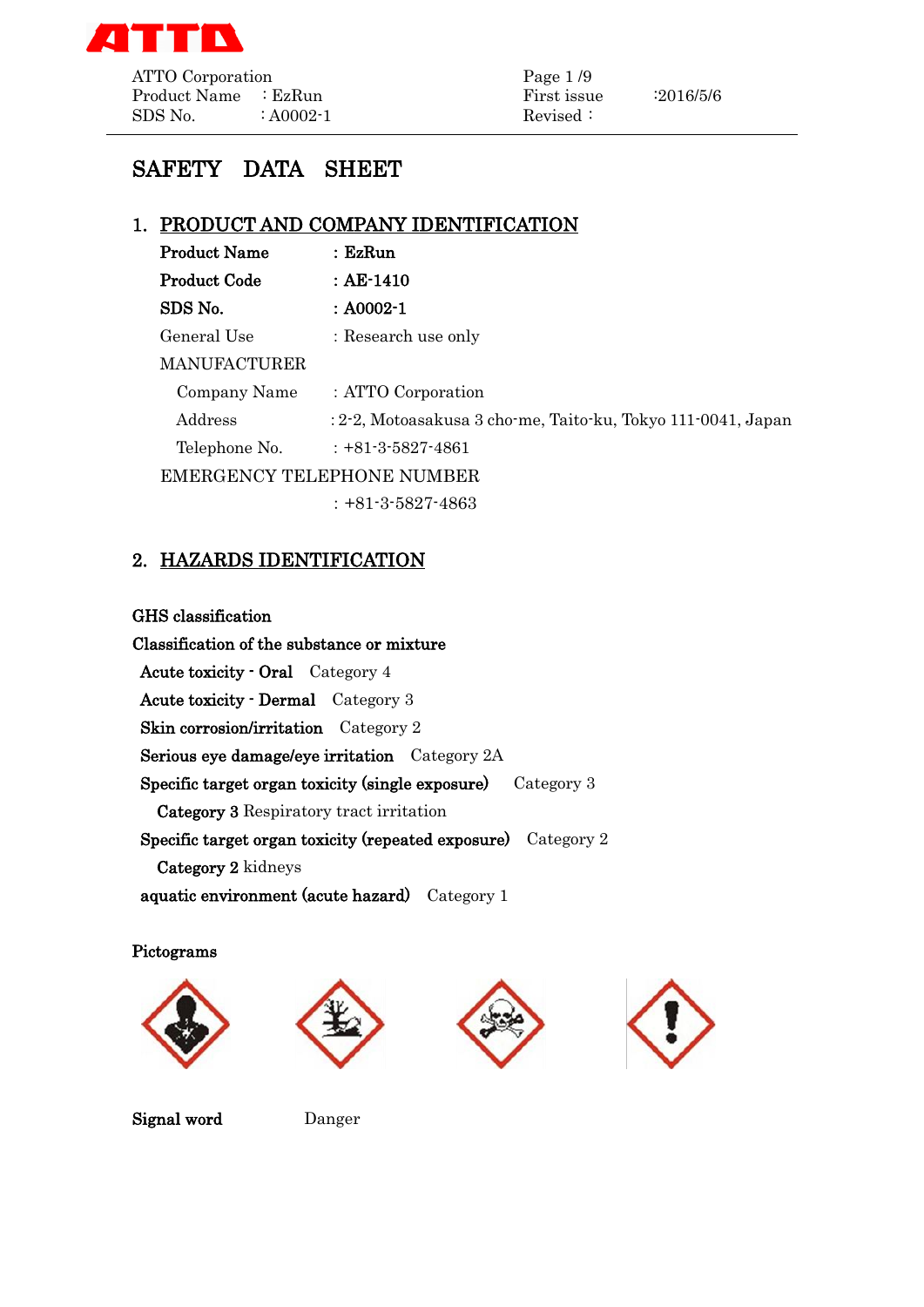

ATTO Corporation Page 2/9 Product Name : EzRun First issue : 2016/5/6  $SDS No$  :  $A0002-1$  Revised :

- H315 Causes skin irritation
- H319 Causes serious eye irritation
- H302 Harmful if swallowed
- H311 Toxic in contact with skin
- H335 May cause respiratory irritation
- H400 Very toxic to aquatic life
- H373 May cause damage to the following organs through prolonged or repeated exposure: kidneys

#### Precautionary statements-(Prevention)

- Wash face, hands and any exposed skin thoroughly after handling
- Do not eat, drink or smoke when using this product
- Wear protective gloves/protective clothing/eye protection/face protection
- Do not breathe dust/fume/gas/mist/vapors/spray
- Use only outdoors or in a well-ventilated area
- Avoid release to the environment
- Keep away from heat/sparks/open flames/hot surfaces.
- Ground/bond container and receiving equipment
- Use explosion-proof electrical/ventilating/lighting/equipment

#### Precautionary statements-(Response)

- Get medical advice/attention if you feel unwell
- IF IN EYES: Rinse cautiously with water for several minutes. Remove contact lenses, if present and easy to do. Continue rinsing.
- If eye irritation persists: Get medical advice/attention.
- IF ON SKIN: Wash with plenty of soap and water
- Call a POISON CENTER or doctor/physician if you feel unwell.
- Remove/Take off immediately all contaminated clothing
- Wash contaminated clothing before reuse.
- If skin irritation occurs: Get medical advice/attention
- IF INHALED: Remove victim to fresh air and keep at rest in a position comfortable for breathing.
- Call a POISON CENTER or doctor/physician if you feel unwell.
- IF SWALLOWED: Call a POISON CENTER or doctor/physician if you feel unwell
- Rinse mouth.
- In case of fire: Use CO2, dry chemical, or foam for extinction
- Collect spillage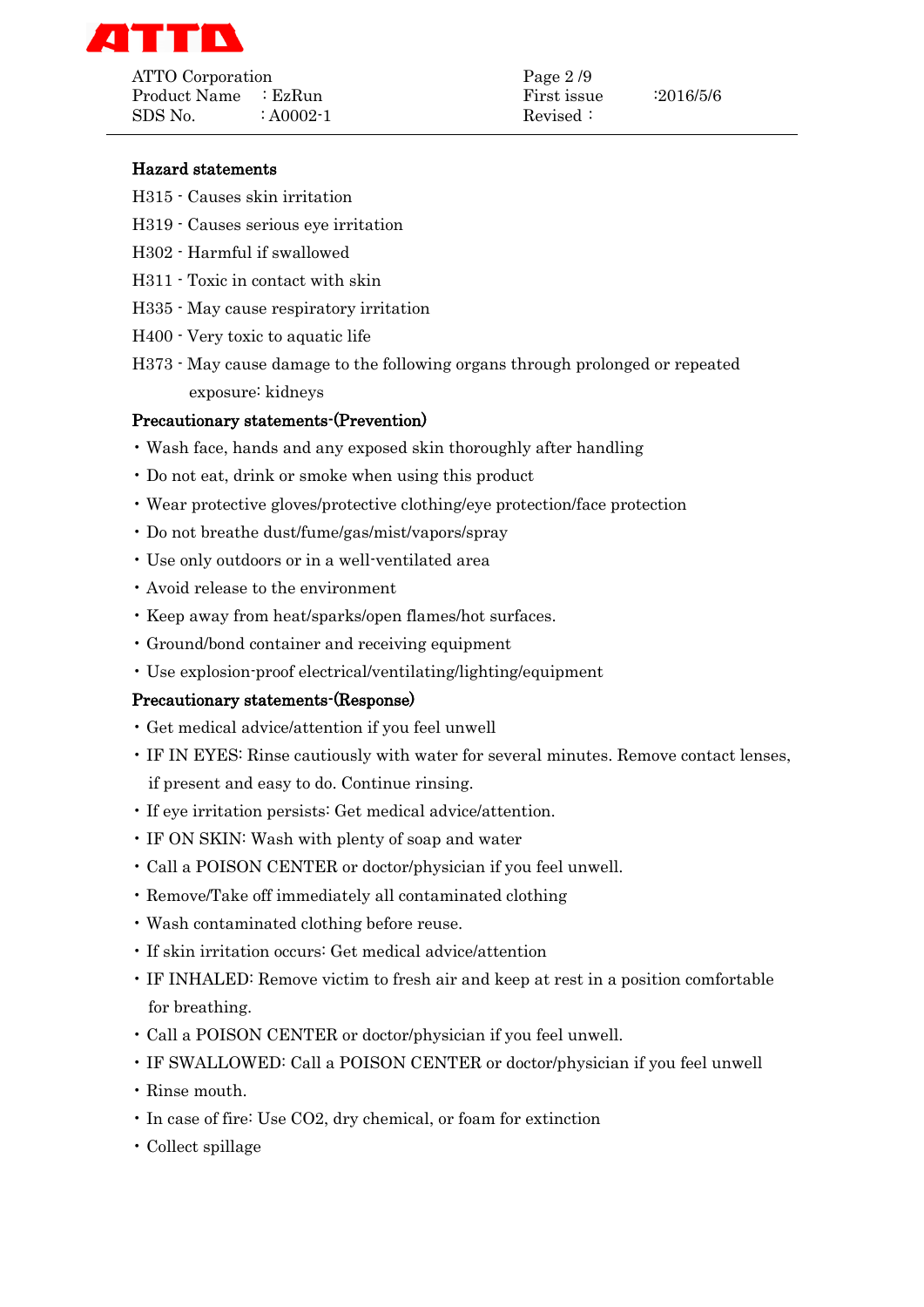

Product Name : EzRun First issue : 2016/5/6  $SDS No.$  :  $A0002-1$  Revised :

### Precautionary statements-(Storage)

- Store locked up.
- Store in a well-ventilated place. Keep container tightly closed

## Precautionary statements-(Disposal)

• Dispose of contents/container to an approved waste disposal plant

#### **Others**

Other hazards Not available

# 3. COMPOSITION/ INFORMATION ON INGREDIENTS

#### mixture

| <b>Chemical Name</b>                                 | wt(96) |                  | Chemical Fomula CAS Registry No. |
|------------------------------------------------------|--------|------------------|----------------------------------|
| Sodium Dodecyl Sulfate                               |        | 5.4% C12H25NaO4S | $1151 - 21 - 3$                  |
| $2$ -amino-2- $(hydroxy$ methyl $)-1,3$ -propanediol |        | 16.4% C4H11NO3   | $77 - 86 - 1$                    |
| Glycine                                              |        | 78.2% C2H5NO2    | 156-40-6                         |

## 4. FIRST AID MEASURES

#### Inhalation

Remove to fresh air. Call a physician.

#### Skin contact

Wash off immediately with soap and plenty of water. Call a physician.

#### Eye contact

IF IN EYES: Rinse cautiously with water for several minutes. Remove contact lenses, if

present and easy to do. Continue rinsing. Immediate medical attention is required.

### Ingestion

Rinse mouth.

#### Protection of first-aiders

Use personal protective equipment as required.

## 5. FIRE FIGHTING MEASURES

#### Suitable extinguishing media

Water spray (fog), carbon dioxide (CO2), Foam, Extinguishing powder, Sand

#### Unsuitable extinguishing media

No information available

## Special extinguishing method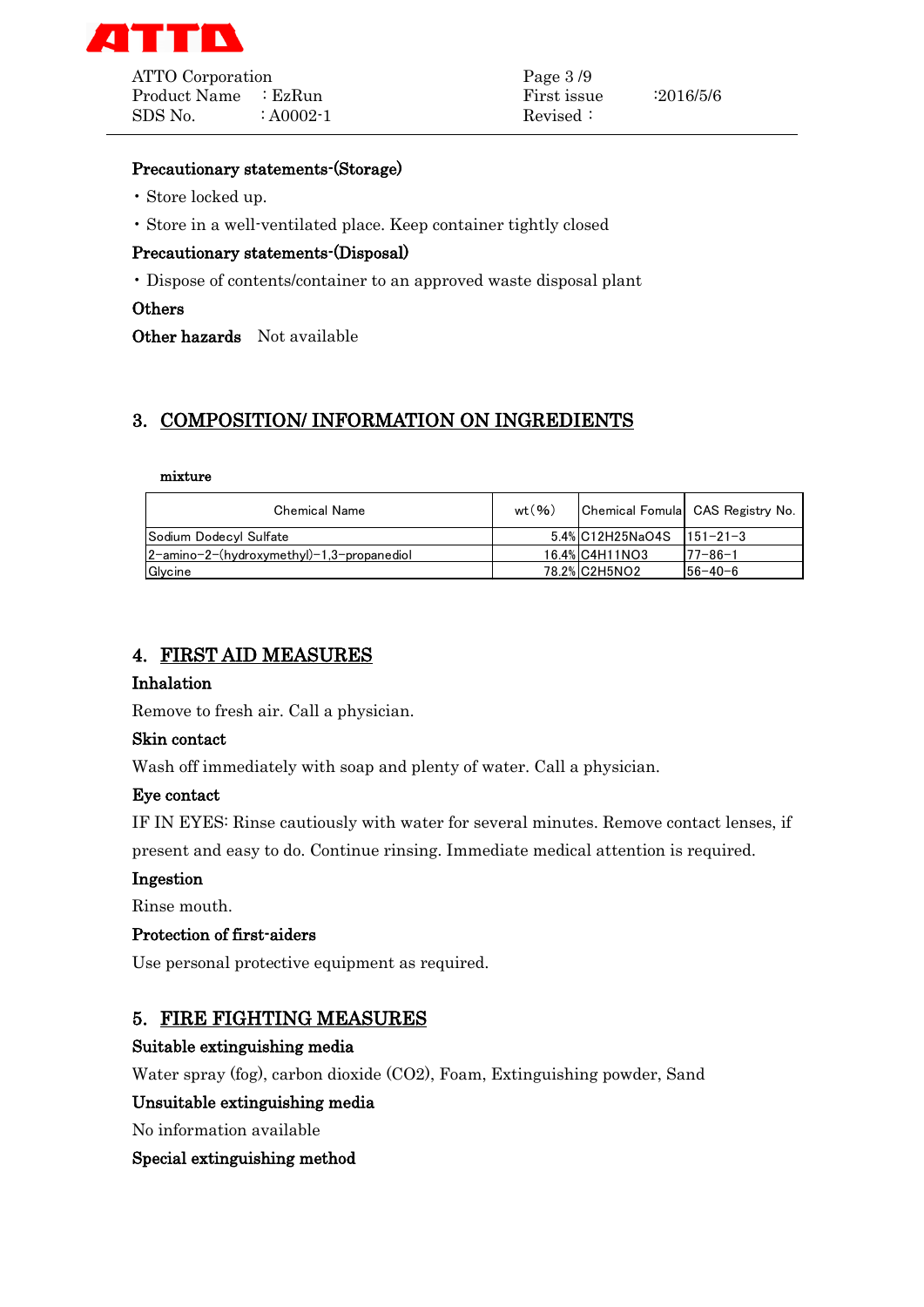

Product Name : EzRun First issue : 2016/5/6  $SDS No.$  :  $A0002-1$  Revised :

#### No information available

## Specific hazards arising from the chemical product

Thermal decomposition can lead to release of irritating and toxic gases and vapors.

## Protection of fire-fighters

Use personal protective equipment as required. Firefighters should wear self-contained breathing apparatus and full firefighting turnout gear.

## 6. ACCIDENTAL RELEASE MEASURES

#### Personal precautions, protective equipment and emergency procedures

For indoor, provide adequate ventilation process until the end of working. Deny unnecessary entry other than the people involved by, for example, using a rope. While working, wear appropriate protective equipments to avoid adhering it on skin, or inhaling the gas. Work from windward, and retract the people downwind.

### Environmental precautions

To be careful not discharged to the environment without being properly handled waste water contaminated. See Section 12 for additional ecological information.

### Methods and materials for contaminent and methods and materials for cleaning up

Do not touch spilled material without suitable protection(See section 8). After material is completely picked up, wash the spill site with soap and water and ventilate the area. Put all wastes in a plastic bag for disposal and seal it tightly. Remove, clean, or dispose of contaminated clothing.

#### Recoverly, neutralization

No information available

# Secondary disaster prevention measures

Clean contaminated objects and areas thoroughly observing environmental regulations.

# 7. HANDLING AND STORAGE

#### Handling

#### Technical measures

Avoid contact with strong oxidizing agents. Use with local exhaust ventilation.

#### Precautions

Do not rough handling containers, such as upsetting, falling, giving a shock, and dragging. Prevent leakage, overflow, and scattering. Not to generate steam and dust in vain. Seal the container after use. After handling, wash hands and face, and then gargle. In places other than those specified, should not be smoking or eating and drinking.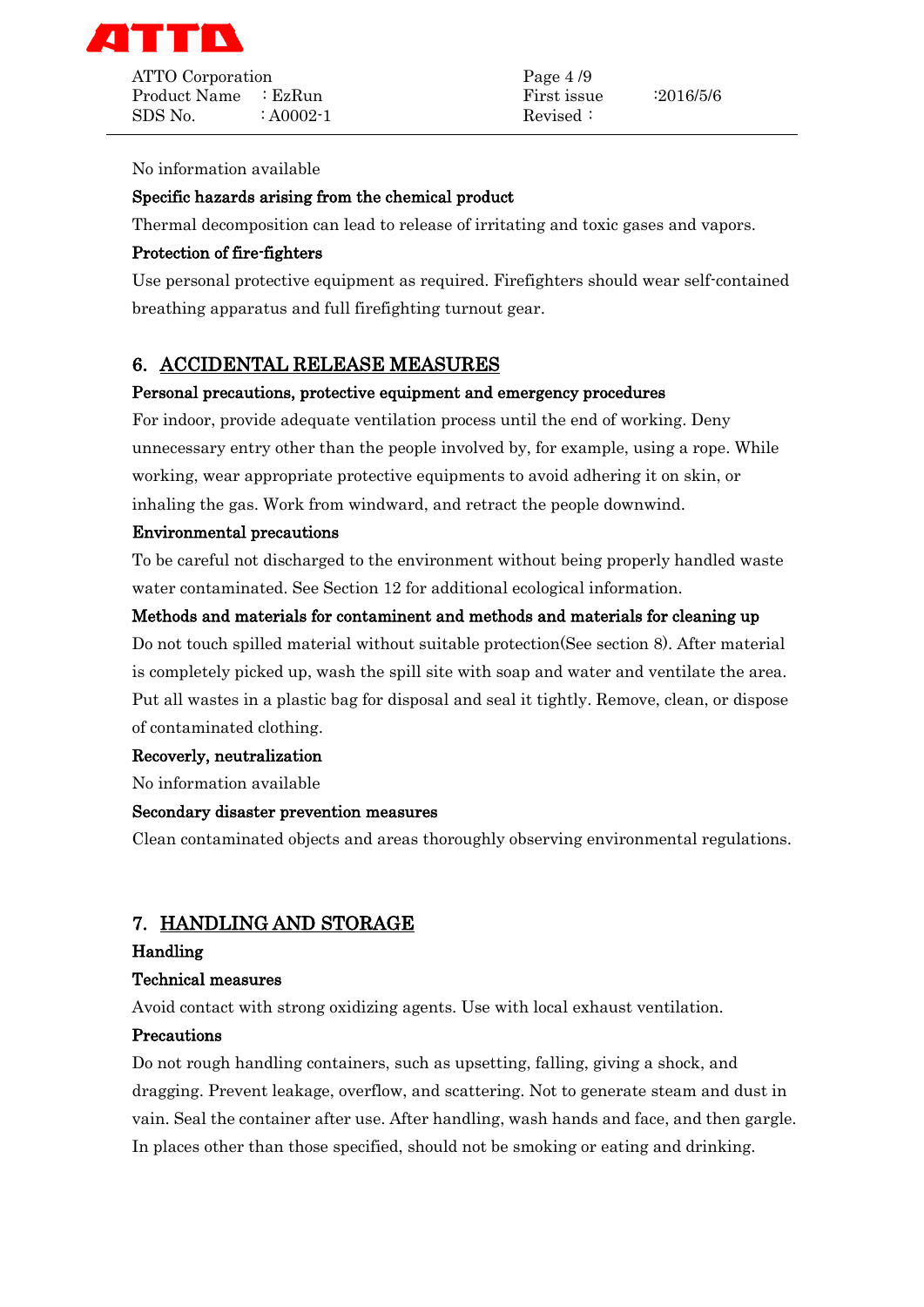

ATTO Corporation Page 5/9 Product Name : EzRun First issue : 2016/5/6  $SDS No$  :  $A0002-1$  Revised :

Should not be brought contaminated protective equipment and gloves to rest stops.

Deny unnecessary entry of non-emergency personnel to the handling area.

## Safety handling precautions

Avoid contact with skin, eyes or clothing. Use personal protective equipment as required.

Storage

## Safe storage conditions

### Storage conditions

Store away from sunlight in well-ventilated place at room temperature (preferably cool). Keep container tightly closed.

Safe packaging material Polyethylene, Polypropylene

Incompatible substances Strong oxidizing agents

# 8. EXPOSURE CONTROLS / PERSONAL PROTECTION

## Engineering controls

In case of indoor workplace, seal the source or use a local exhaust system. Provide the safety shower facility, and hand- and eye-wash facility. And display their position clearly.

Exposure limits This product, as supplied, does not contain any hazardous materials with occupational exposure limits established by the region specific regulatory bodies.

## Personal protective equipment

Respiratory protection Dust mask

Hand protection Protection gloves

Eye protection protective eyeglasses or chemical safety goggles

Skin and body protection Wear suitable protective clothing, protective boots

# General hygiene considerations

Do not eat, drink or smoke when using this product Wash contaminated clothing before reuse.

# 9. PHYSICAL AND CHEMICAL PROPERTIES

## Form

Color white Appearance crystals - crystalline powder Odor characteristic odor pH No data available Melting point/freezing point No data available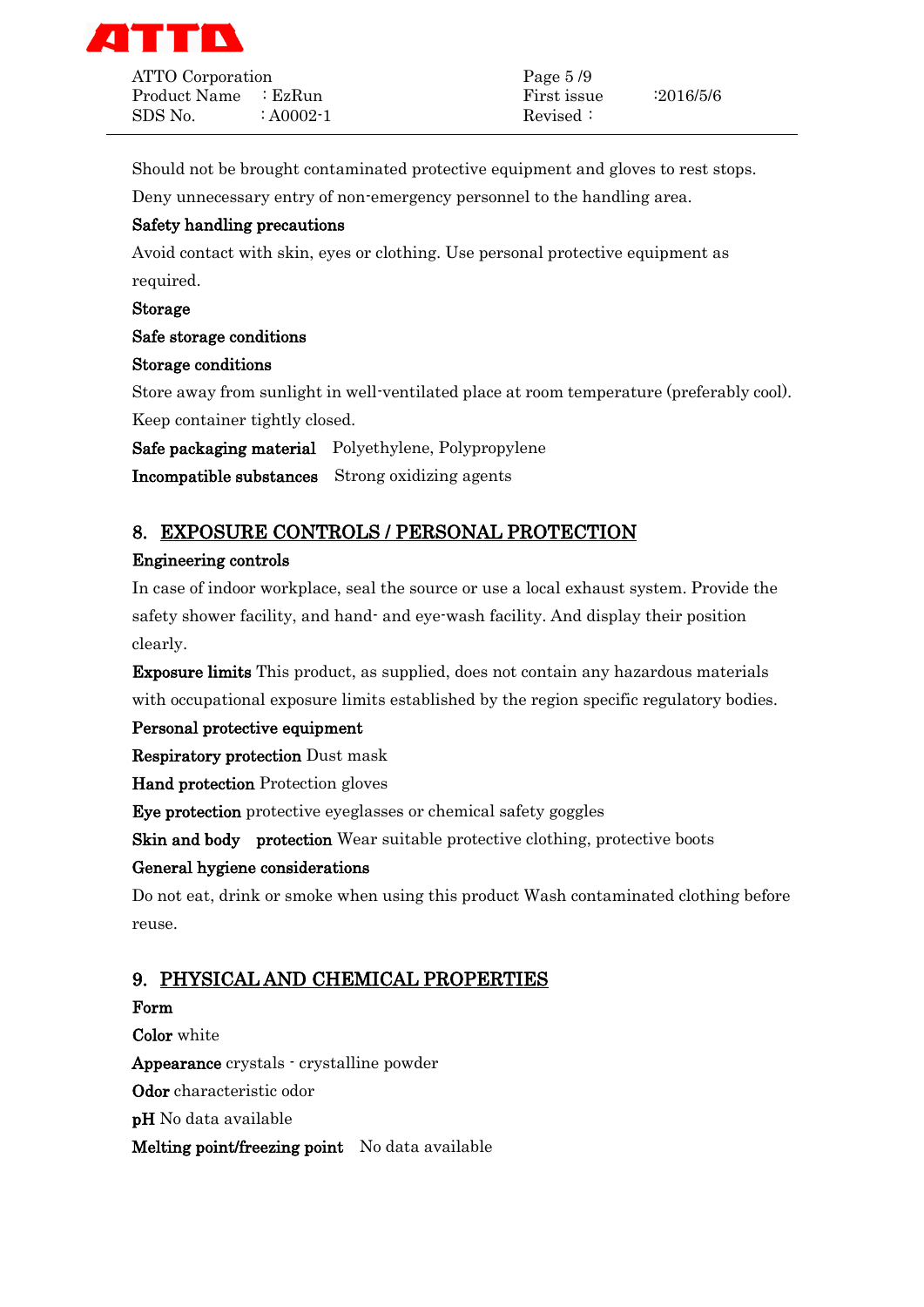

ATTO Corporation Page 6 /9 Product Name : EzRun First issue : 2016/5/6  $SDS No.$  :  $A0002-1$  Revised :

Boiling point, initial boiling point and boiling range No data available Flash point No data available Evaporation rate: No data available Flammability (solid, gas): No data available Upper/lower flammability or explosive limits : No data available Vapour pressure No data available Vapour density No data available Specific Gravity / Relatinve density No data available Solubilities No data available n-Octanol/water partition coefficient:(log Pow) No data available Auto-ignition temperature: No data available Decomposition temperature: No data available Viscosity (coefficient of viscosity) No data available Dynamic viscosity No data available

# 10.STABILITY AND REACTIVITY

Stability Stability Stable under recommended storage conditions. Reactivity No data available Hazardous reactions None under normal processing Conditions to avoid Extremes of temperature and direct sunlight Incompatible materials Strong oxidizing agents Hazardous decomposition products Carbon monooxide (CO), carbon dioxide (CO2)

# 11.TOXICOLOGICAL INFORMATION

Acute toxicity Chemical Name Sodium Dodecyl Sulfate Oral LD50 1288 mg/kg ( Rat ) Dermal LD50 580 mg/kg ( Rabbit ) **Inhalation LC50** > 3900 mg/m3 (Rat ) 1 h

Chemical Name Sodium Dodecyl Sulfate Acute toxicity -oral- source information LD50(orl,rat):1,200 mg/kg (SIDS(1991))、2,730 mg/kg (EHC 169(1996)).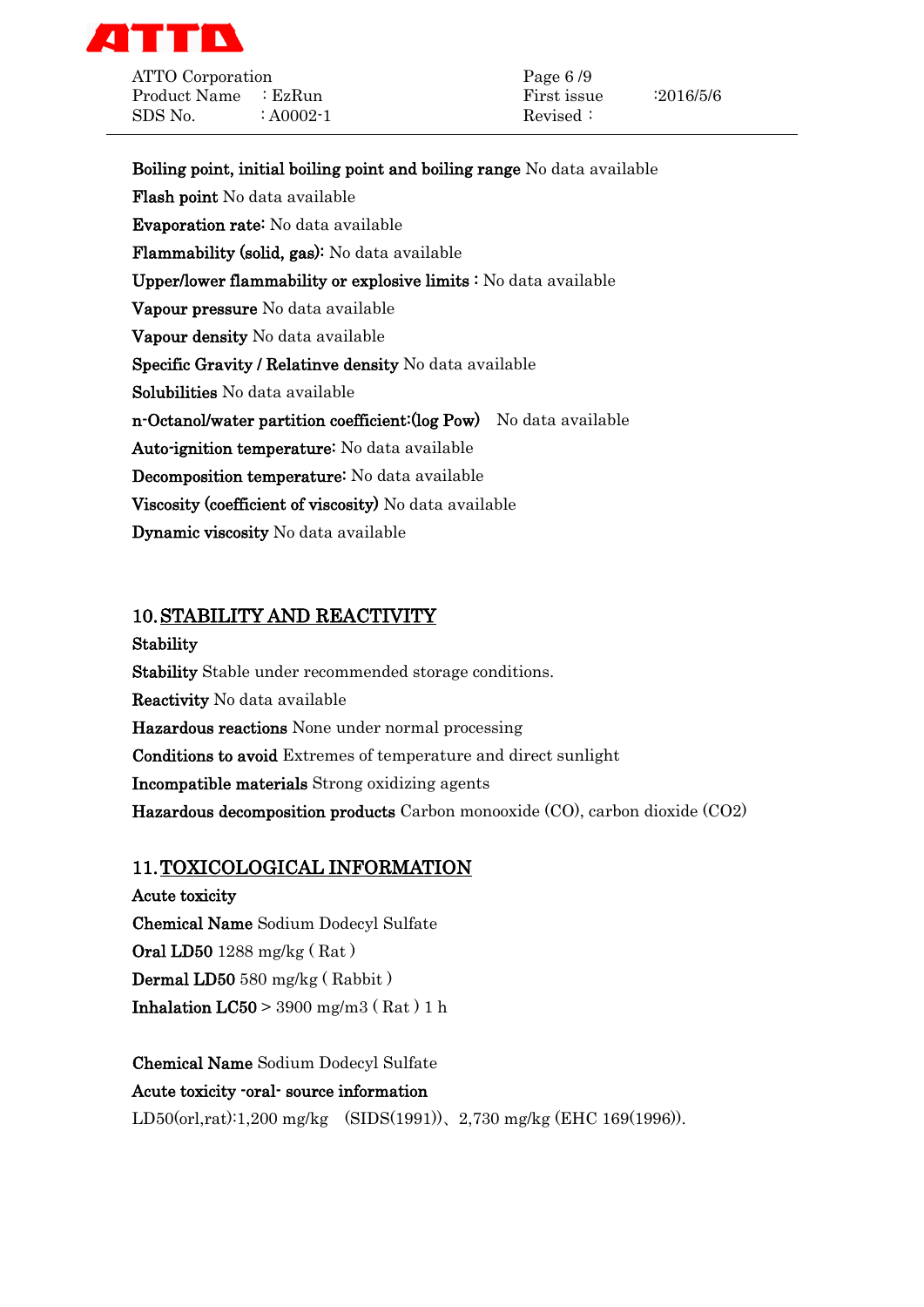

ATTO Corporation Page 7/9 Product Name : EzRun First issue : 2016/5/6  $SDS No.$  :  $A0002-1$  Revised :

### Acute toxicity -dermal- source information

LD50(skn,rabbit): approx.600mg/kg (SIDS(1991))、LD50(skn,rabbit): 580 mg/kg (EHC 169(1996))

## Acute toxicity -inhalation gassource information

Based on the NITE GHS classification results.

## Skin irritation/corrosion

Chemical Name Sodium Dodecyl Sulfate

### Skin corrosion irritation source information

Rabbit: highly irritating (ECETOC TR66(1995), IUCLID(2000)).

Serious eye damage/ irritation

Chemical Name Sodium Dodecyl Sulfate

### Serious eye damage source information

Based on the NITE GHS classification results.

Respiratory or skin sensitization No data available

Reproductive cell mutagenicity No data available

**Carcinogenicity** 

Chemical Name Sodium Dodecyl Sulfate

### Carcinogenicity source information

Based on the NITE GHS classification results.

Reproductive toxicity No data available

#### STOT-single exposure

Chemical Name Sodium Dodecyl Sulfate

#### STOT -single exporsure- source information

Based on the NITE GHS classification results.

## STOT-repeated exposure

Chemical Name Sodium Dodecyl Sulfate

## STOT -repeated exposure- source information

Based on the NITE GHS classification results.

Aspiration hazard No data available

# 12.ECOLOGICAL INFORMATION

Ecotoxicity Chemical Name Sodium Dodecyl Sulfate Algae/aquatic plants  $EC50$ : Pseudokirchneriella subcapitata  $3.59 \cdot 15.6$  mg/L 96h static Fish LC50:Oncorhynchus mykiss 4.62 mg/L 96 h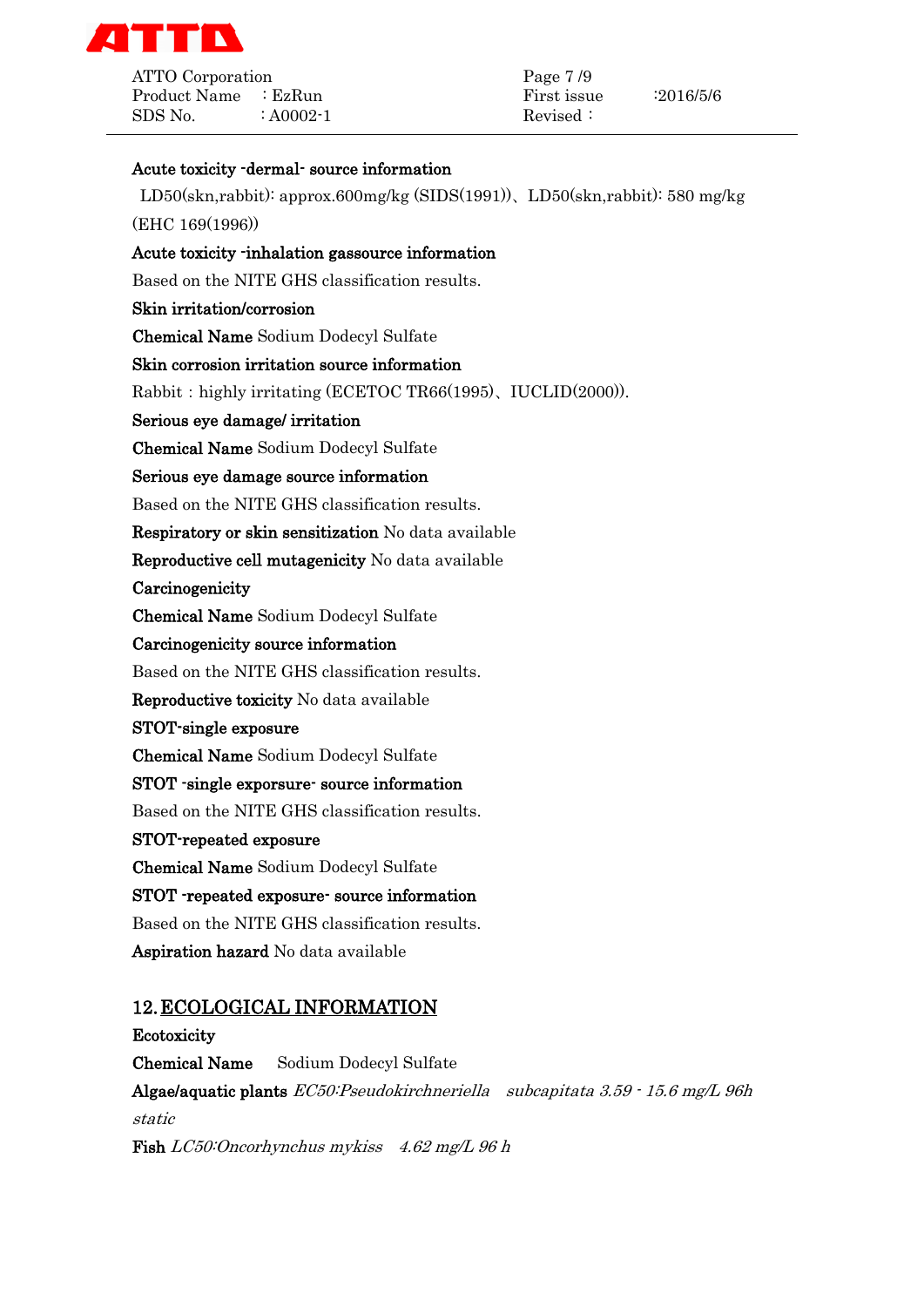

Product Name : EzRun First issue : 2016/5/6 SDS No.  $\therefore$  A0002-1 Revised :

Crustacea LC50: American lobstar 0.72mg/L 96h

# Other data

Chemical Name Sodium Dodecyl Sulfate

Aquatic toxicity -Acute- source information Based on the NITE GHS classification results.

Aquatic toxicity -Chronic- source information Based on the NITE GHS classification results.

Persistence and degradability No information available

Bioaccumulative potential No information available

Mobility in soil No information available

Hazard to the ozone layer No information available

# 13.DISPOSAL CONSIDERATIONS

## Waste from residues

Disposal should be in accordance with applicable regional, national and local laws and regulations.

# Contaminated container and contaminated packaging

Disposal should be in accordance with applicable regional, national and local laws and regulations.

# 14.TRANSPORT INFORMATION

IATA : Not Restricted.

MARINE POLLUTANT: NO

DOT (Department of Transportation):Not a Hazardous Material for DOT shipping.

# 15.REGULATORY INFORMATION

US REGULATIONS ; EPA : CERCLA RQ= Not listed EPCRA TPQ= Not listed OSHA : TQ= Not listed

Japanese regulations Fire Service Act Not applicable Poisonous and Deleterious Substances Control Law Not applicable Industrial Safety and Health Act Not applicable